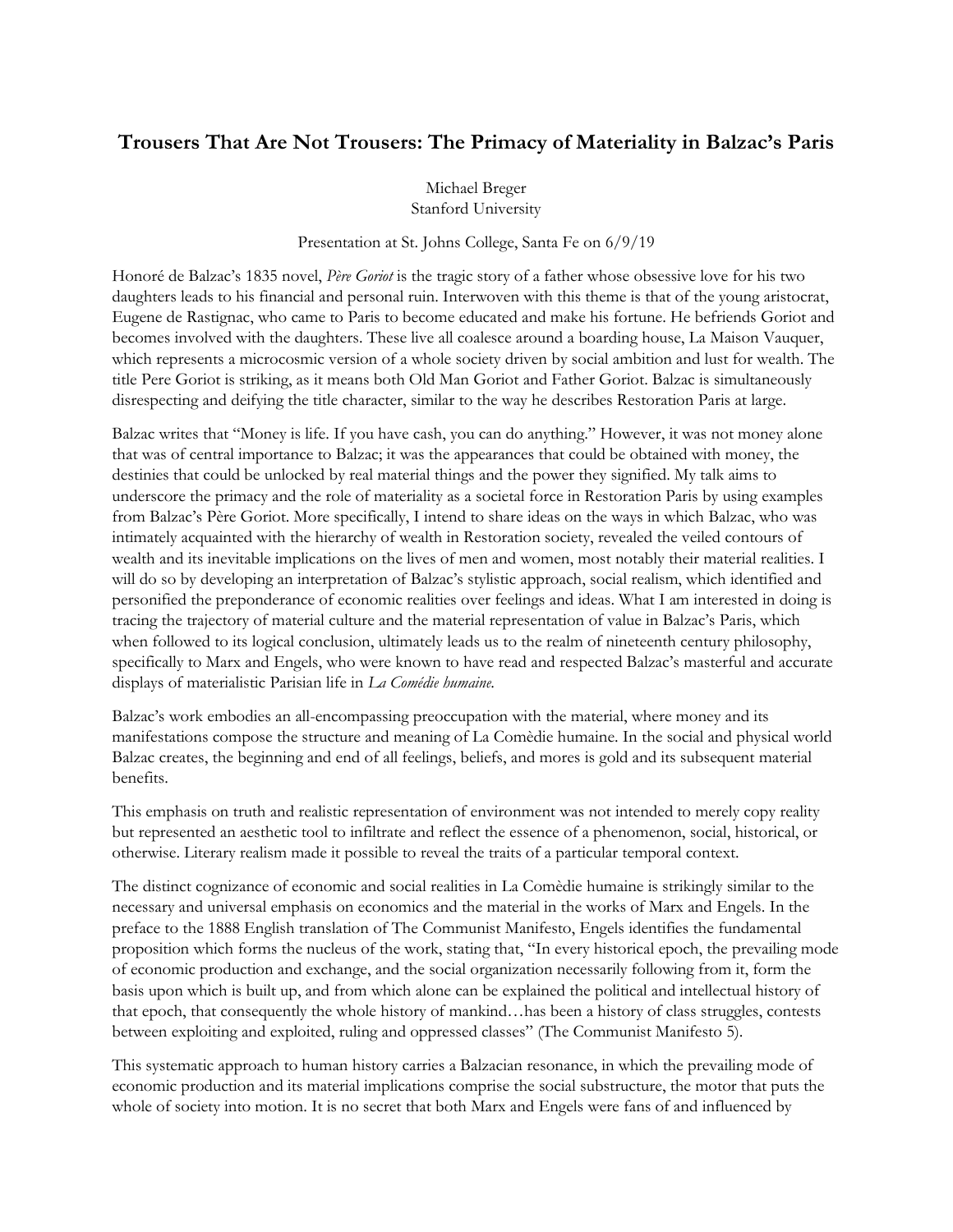literary realism. Karl Marx, who praised "the present splendid brotherhood of fiction-writers" in an article for the New York Tribune on August 1, 1854, stated that realistic novelists' "graphic and eloquent pages have issued to the world more political and social truths than have been uttered by all the professional politicians, publicists and moralists put together" (Marx in New-York Tribune 1854- "The English Middle Class"). For Marx and Engels, realism represented not only a trend in literature, but a formidable achievement in the world of aesthetics. Engels, who developed a definition of realism in an 1888 letter to Margaret Harkness in London, argued that, "Realism, to my mind, implies, besides truth of detail, the truthful reproduction of typical characters under typical circumstances" (1888 Letter).

Engels too described Balzac's brilliance as a novelist in the 1888 letter and highlighted a specific fondness for Balzac's treatment of economic and material details. In the letter, Engels states that Balzac gives the reader, "A most wonderfully realistic history of French society...in economic details, (for instance the rearrangement of real and personal property after the Revolution) …I have learned more [from Balzac] than from all the professed historians, economists and statisticians of the period together" (1888 Letter). Engels' appraisal of Balzac bears a striking similarity to Marx's article in the New York Tribune, written 34 years prior.

The similarity of their praise indicates the profound impact that Balzacian social realism had on the two thinkers. Balzac was so appealing to Marx and Engels precisely because of his truthfulness of depiction, his concrete historical approach to the events and characters described, and his emphasis on the importance of material reality. Here in the 1888 letter, the mention of the material, in this case personal property, accentuates the commonality of materialism in the thinking of all three writers.

This is not to say that Balzac was any sort of proto-Marxist revolutionary. Despite the fact that Marx and Engels were deeply convinced that realist literature must reflect the deep-lying, dynamic processes of a particular epoch, which Balzac does, Balzac does not necessarily promulgate progressive ideas or defend the interests of the progressive forces in society. In fact, Balzac was deeply entrenched in the social relations of the day. He was a legitimist, a royalist, and wrote for money (Lyons 146). The serialization of his work was based on an urgent need to make money, money to pay for his expensive material tastes that he had cultivated as part of his integration into Parisian high society. Balzac, a self-described reactionary and monarchist, is less concerned with the overthrow of the existing system than are Marx or Engels. In his 1888 letter, Engels wrote how "Balzac was politically a Legitimist; his great work is a constant elegy on the inevitable decay of good society, his sympathies are all with the class doomed to extinction. But for all that his satire is never keener, his irony never bitterer, than when he sets in motion the very men and women with whom he sympathizes most deeply - the nobles. And the only men of whom he always speaks with undisguised admiration, are his bitterest political antagonists, the republican heroes of the Cloître Saint-Méry" (1888 Letter). Despite his admiration of the "republican heroes," Balzac's intentions are not those of the provocateur.

## **What to say of Balzac's social realism?**

Balzac's realism represents a vast accumulation of real and realistic, people, cities, houses, furniture, clothing and currencies, all of which are interrelated. Indeed, trousers are not merely trousers; they are signifiers of social status and carry significant metaphorical weight, not to mention golden "Louis d'or" coins. Upon receiving much needed funding from his family members, the young social climber, Eugène Rastignac felt as if, "The world belonged to him! His tailor had already been summoned…Rastignac had understood the influence that tailors exercise over the lives of young men… Eugène found his to be a man who understood the paternal side of his trade, seeing himself as the link between a young man's present and future… 'I know', he said, 'two pairs of his trousers that made matches worth twenty thousand livres per year'" (Pere Goriot 88). Here, Balzac is unambiguous in establishing the primacy of belongings and the power they signal.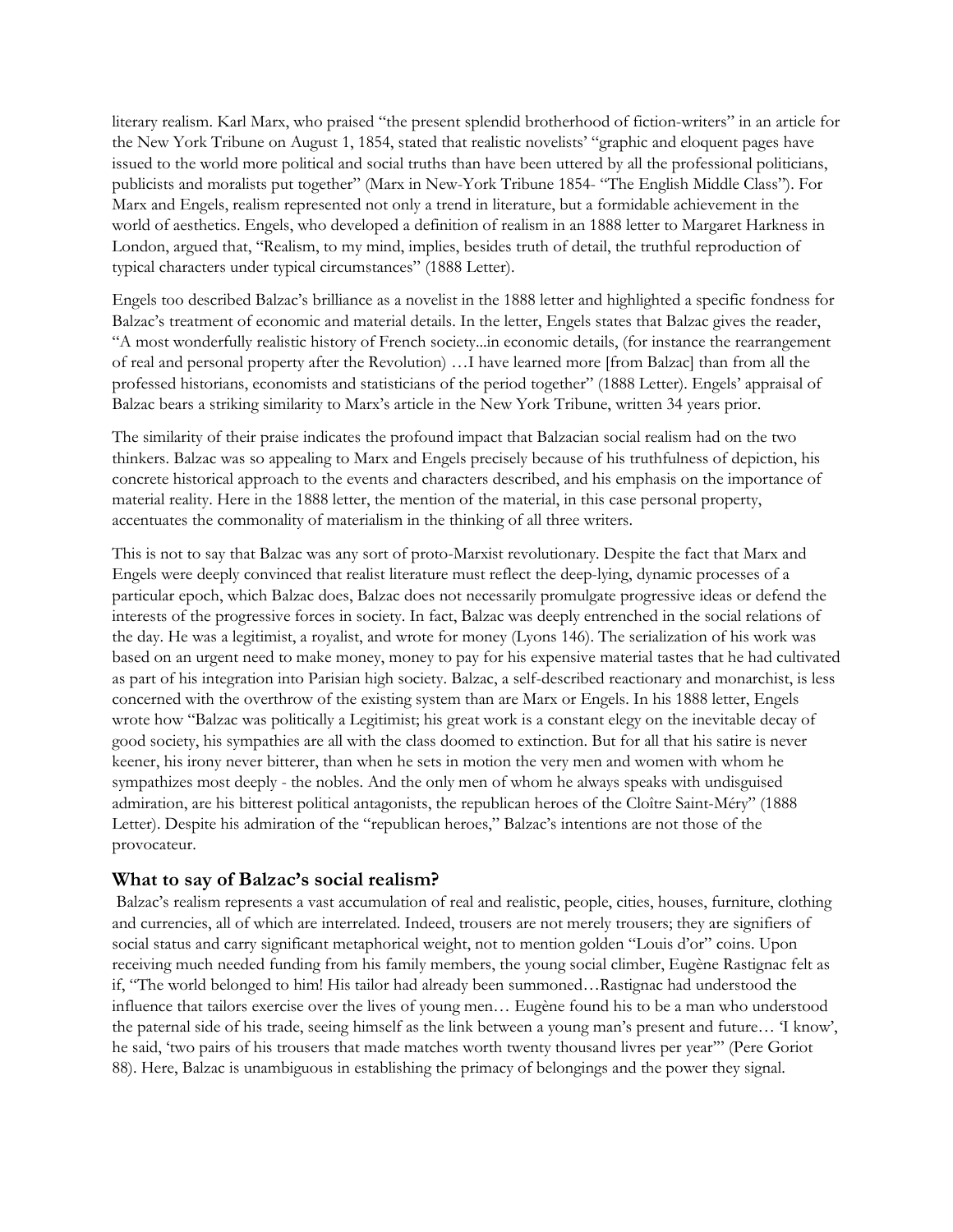Eugène's immediate plan upon receiving an infusion of cash is to acquire new trousers, so that he might be seen in them and make a match worth twenty thousand or more livres per year. Balzac is aware of the magnificent power of trousers, of material, of what something as quotidian as trousers can do for their wearer. Whether intentional or not, Balzac's descriptive satire of this avaricious social reality effectively condemned the moral rot of capitalist society. It is no question that bourgeois society produced Balzac, who despite his own class position, was capable of transcending his particular environment to view society as a whole to produce a true and vibrant picture of real life. Balzac's development of individual character traits, best exemplified by the inhabitants of that respectable boarding house La Maison Vauquer, reflects typical aspects of the character and psychology of the class milieu to which they belong. In the very beginning of Goriot, Balzac states that "This drama is neither fiction nor romance. All is true, so true that we may each recognize elements of it as close to home, perhaps even in our hearts" (Old Man Goriot 4). While aspects of the story are almost certainly fictionalized, Balzac signals to the reader that he communicates his ideas not by didactic philosophizing, but through vivid images of the real, which represent a clear understanding of the dynamic interchange between people, classes, and socioeconomic forces, which are intended to affect the reader with their artistic expressiveness. All this well describes the standard explanation of Balzacian realism, that there is an external reality, independent of the text, that Balzac does a good job of reflecting. A more interpretive reading acknowledges that realism is not necessarily a translation of a pre-existing reality but a manifestation of that reality itself; it is, in a sense, the experience itself.

Balzac's world is saturated with the contradictions between the exploitative capitalist system and the humanist ideals so lauded by Parisian society. This contradiction is reflected in the trajectory of Eugène Rastignac, who "Like other noble souls…first wanted to succeed on merit alone…[and] was soon side-tracked by the need to make the right connections" (Old Man Goriot 29).

Rastignac's forked path to material and social success is rife with moral dilemmas. The young man is nearly always pulled in multiple directions by filial piety, Vautrin's temptations, the beckoning comforts of high society, his sense of idealism, his increasing understanding of Goriot himself, and ultimately, his love of Goriot's daughter Delphine, which is material in nature.

## **Although critical in his descriptions, Balzac's intentions are not those of the provocateur.**

He does not seem as focused on where things may be going; rather he is singularly fixated on illustrating how things are in Restoration society with as much detail as possible, showing it all to the reader, the good the bad, and the ugly. Balzac's ability to depict genuine passions and the multiple facets of the human character generates a portrait of Parisian material life that exposes the suffering and the absurdity of humans operating under capitalist relations. Balzac's bourgeois society is hostile, and rife with collusions, alienation, and tragedy. Perhaps the ultimate tragedy is personified in the life of the eponymous character of the novel, old Goriot himself. Identified by his mercantile title, "the vermicelli dealer," Goriot represents the socioeconomic prime directive of post-revolutionary France: accumulate capital and spend it on material items that denote social significance. As Balzac introduces the character, he describes that, "Goriot arrived fitted out with an opulent wardrobe, the magnificent trousseau of a merchant with the means to treat himself on retiring from trade. Madame Vauquer had admired eighteen cambric shirts, whose exquisite quality she found all the more remarkable for the two pins joined by a fine chain, each set with a huge diamond, that the vermicelli dealer wore on his shirt frill" (Old Man Goriot 17-18). Goriot's opulent possessions, namely clothing and gilded trinkets, are meant to be shown off, to indicate his social stature, emblematic of the materiality in Balzac's world.

The tragic nature of Goriot's life is inexorably tied to the material, and his degeneration over the course of the story is at all points based in material circumstances. This idea is best exemplified by the transformation of his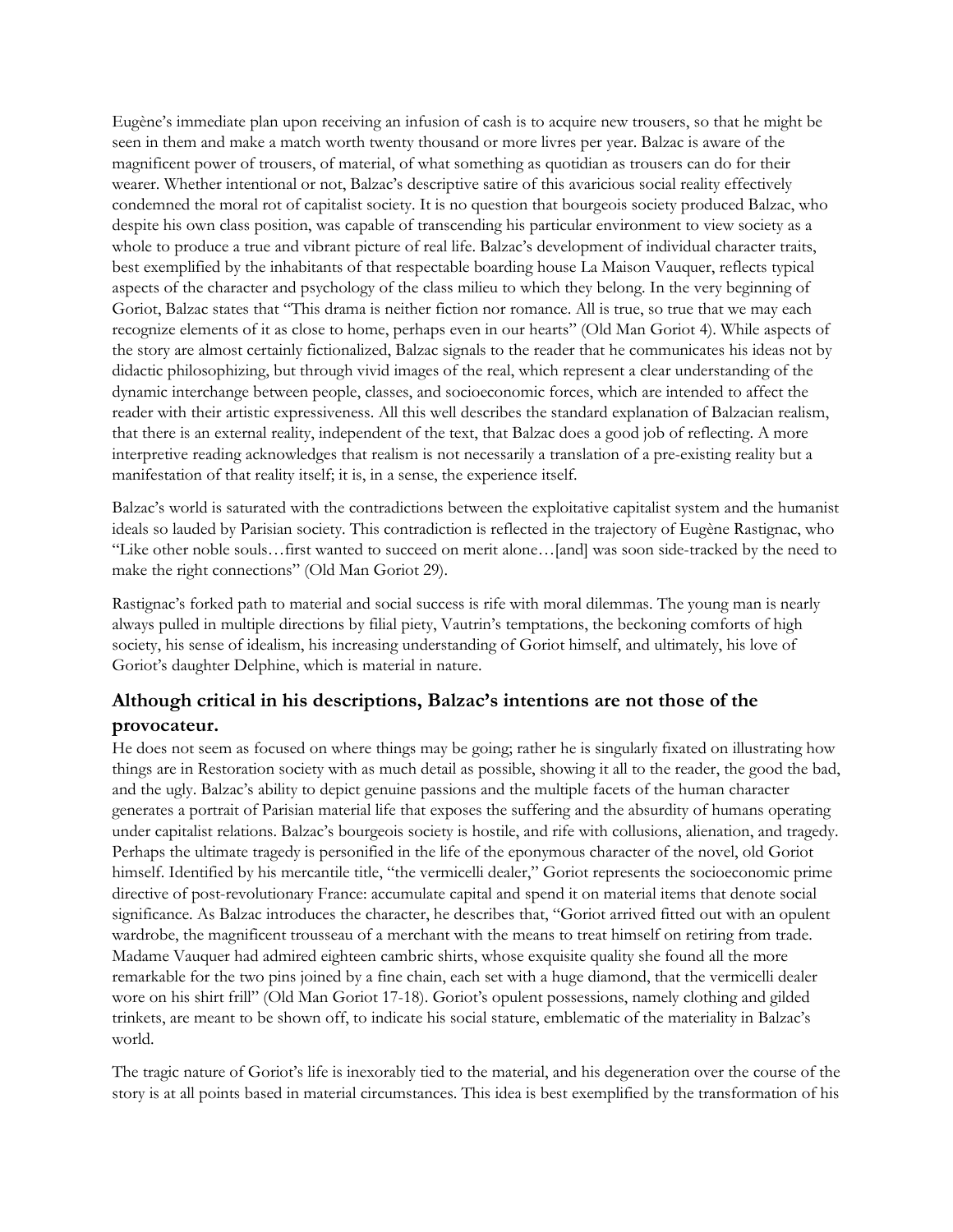most prized possession. As he unpacks his belongings at La Maison, Goriot reveals "a platter and a small dish with two kissing turtle-doves on its cover…the first present my wife ever gave me, on our anniversary…It cost her every penny of her maiden's savings…I would rather scrape a living from the earth, with my bare nails than part with this" (Old Man Goriot 18). Later, Eugène secretly observes Goriot as he shapes "a silvergilt platter and what looked like a tureen…into ingots…Old Goriot contemplated his handiwork sadly, tears trickled from his eyes" (Old Man Goriot 33). In a powerful display of what Engels called "rearrangement of real and personal property" in his 1888 letter, this transformation of sentimental artifact into material commodity is symbolic of deeply emotional sacrifices one makes to acquire cash, in this case intended for Goriot's grasping daughters. Balzac intentionally tugs at the reader's heart strings, not to sensationalize, but to indicate the reality of these kinds of sacrifices, which are also made by Eugène's family, all to acquire new material goods to keep up appearances and ascend to the next rung of the social ladder. The objectivity and realism of Goriot's story speak to Balzac's focus on the material, and the broader human experience of suffering and endless striving in pursuit of capital.

This development of literary materiality is Representative of a broader philosophical problem of the 19th century, the material/ideal split, the project of many philosophers, literary, and cultural critics during this time was to bring together, in one way or another, the disparate parts of human knowledge ina grand synthetic project, one that would unify the material/ideal split.

In Balzac's work, one can also identify a similar vein of synthesis, whose aim was to create a stylistically unified and broad-ranging description of his immediate material and psychological reality. Like Marx, Balzac understands the connection between material and psychological elements, and ultimately ascribes more significance to the material. In Goriot, materiality is inevitably tied to psychological impact, best expressed in sentimental material artifacts, which represent the material/ideal synthesis. Balzac describes the scene at Goriot's deathbed, where the old man reaches a hand towards his chest, grasping for his locket and "Uttered plaintive, inarticulate cries, as an animal does when in terrible pain...Eugène went to fetch the plaited chain of ash-blonde hair, presumably belonging to Madame Goriot. On one side of the locket was engraved 'Anastasie' and on the other 'Delphine': a mirror image of his heart… As he felt the locket touch his chest, the old man let out a long, deep sigh of such contentment…one of the last echoes of his sensibility" (Old Man Goriot 249-50). The locket, like the silver gilt platter, indicates the unquestionable power of material possessions saturated with emotional significance. Without the locket, Goriot cries out like an animal, as a fundamental piece of his humanity is contained within the trinket, no doubt an indication of Balzac's emphasis on the material.

As far as materialism is concerned, the largest divergence between Balzac and Marx/Engels rests in the agency of the human in relation to material reality. Balzac's materialism is a bourgeois materialism, in which sensuous material reality affects the human observer through the medium of the senses, which stir up emotional and psychological effects. Here, the external world is the active element, a dynamic force that impresses itself upon the receptive mind. Balzac's characters are not static observing beings, but dynamic forces that react to the environment around them. Upon receiving money from his family, Eugène's nearsuicidal disposition transforms instantaneously. Balzac describes that, "As soon as a few notes slide into a student's pocket, an imaginary pillar of support rises up inside him. He walks taller than before, senses a fulcrum giving him leverage…yesterday timid and humble, he would have cowered under a shower of blows; today he has it in him to punch a Prime Minister" (Old Man Goriot 88). The profound impact that money and its potential have upon Eugène's psychology in this scene is astounding. Furthermore, material circumstances impress themselves upon human agents, exemplified when Balzac writes that "[Eugène's] last remaining scruples had vanished the previous evening when he found himself in his new rooms. Now that he enjoyed the material benefits of wealth…he had shed his provincial skin and smoothly made a move that pointed to a promising future" (Old Man Goriot 199). Such is the nature of the intersection between class,